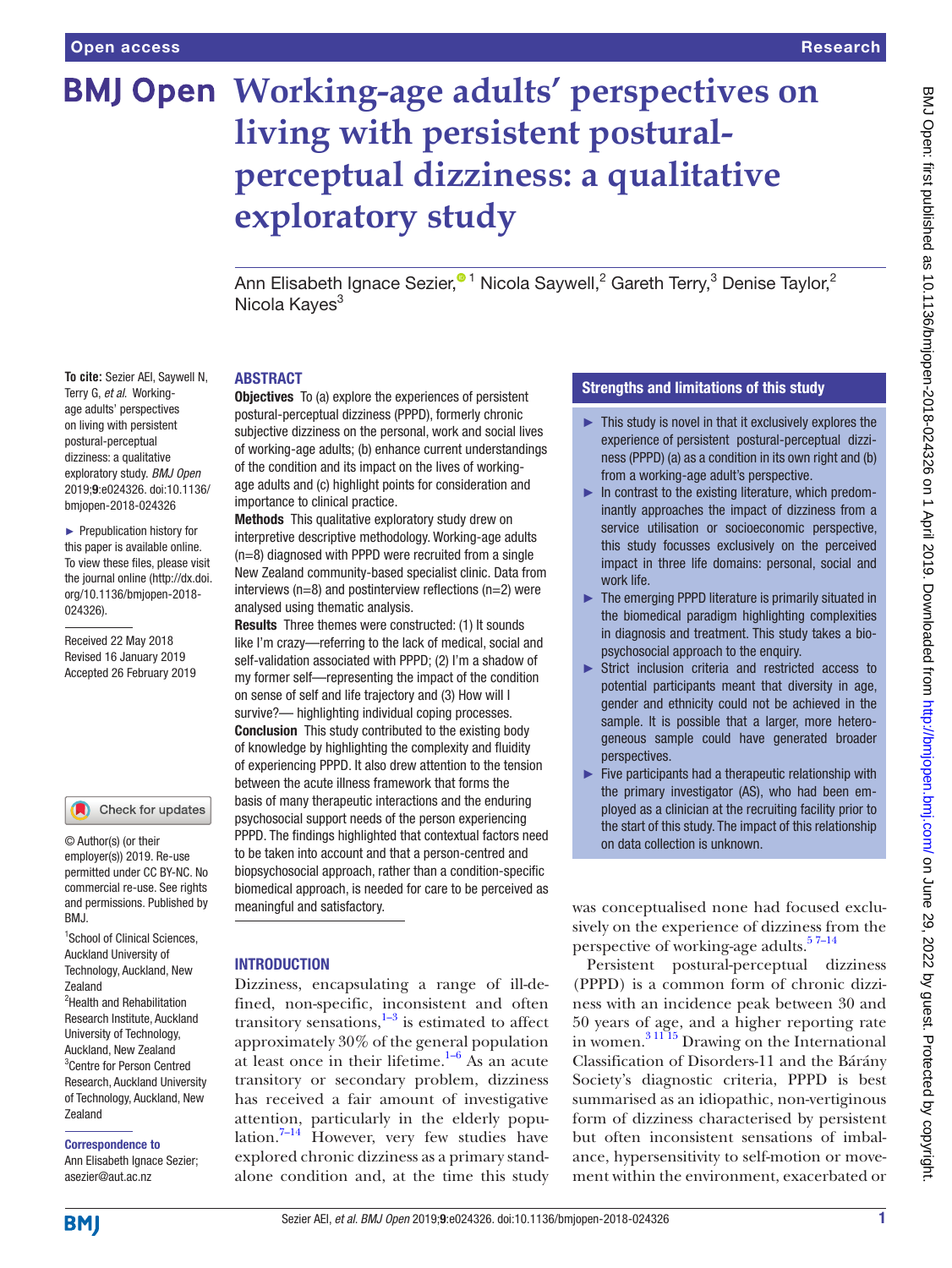intensified by being in an upright position or in settings with complex visual stimuli.<sup>16–22</sup> Although its aetiology is largely unknown, the onset of PPPD commonly follows an event affecting the vestibular organs and/or central pathways, hypothesised as triggering a maladaptation to oculo-vestibulo-sensory stimuli.<sup>16-27</sup>

Research demonstrates that chronic conditions interfere with daily life and influence the way individuals experience their personal, social and work life,<sup>10 12 22 23 28</sup> consequently affecting long-term health outcomes.<sup>13 29-36</sup> It is widely acknowledged that attention to personal and contextual factors are fundamental to effective and satisfactory healthcare delivery and better outcomes.<sup>37</sup> 38 However, current predominantly quantitative inquiries into PPPD do not adequately explore the experience and impact of PPPD from the perspective of those affected by the condition. This observation and the absence of explicit exploration in to dizziness in the working-age population, the group predominantly troubled by this condition, served as key drivers for this study. By filing these identified gaps, this study aims to contribute to the existing body of knowledge, while having the express intent of developing insights for health professionals supporting this population.

# **METHOD**

### **Design**

This qualitative exploratory study drew on interpretive descriptive methodology, an inductive approach suited to the exploration of clinically relevant phenomena for the purpose of informing clinical practice. $39\frac{40}{2}$ 

#### Patient and public involvement

The narratives of people living with PPPD and their reports of receiving insufficient support, captured by the primary investigator (AS) in her role as a clinician prior to this study, generated interest in this research and informed the research question. Patients provided the data for this research, and a summary of the findings was shared with those who wished to be informed.

# Participants and setting

Participants were purposefully sampled from one community-based specialist clinic in New Zealand and were patients referred to the clinic by a general practitioner (GP) or specialist consultant. All had been comprehensively assessed by a team of experienced and vestibular trained otorhinolaryngologists, audiologists and physiotherapists and were diagnosed with PPPD. Adults who self-identified as working-age, predominantly between 18 and 65 years of age, and who experienced all five of the main characteristics typical for PPPD, $20\frac{24-27}{ }$  (see [box](#page-1-0) 1) were invited to take part in the study. These inclusion criteria helped to distinguish PPPD from other conditions, which may overlap symptomatically, and ensured that the age group of interest was represented in the sample. Self-identification as being of working age

# Box 1 Five of the main characteristics of PPPD that formed part of the inclusion criteria

- <span id="page-1-0"></span>► Persistent (≥3months) sensations of non-vertiginous dizziness, light-headedness, heavy-headedness or subjective imbalance present on most days.
- ► Chronic (≥3months) hypersensitivity to self-motion or to movements of objects in the environment regardless of direction or position.
- ► Exacerbation of symptoms in the upright position and/or settings with complex visual stimuli (eg, grocery stores) or when performing precision visual tasks (eg, reading, using a computer).
- ► Absence of active physical neuro-otologic illnesses, medical conditions or medications that may cause dizziness (normal ENT and audiometric testing, and normal or near normal balance function).
- ► Significant functional impairment or distress.

Taken from the consensus document of the committee for the classification of Vestibular Disorders of the Bárány Society.<sup>21 22</sup>

was deemed important considering that an increasing number of people remain in the workforce beyond the age of  $65.^{41}$  $65.^{41}$  $65.^{41}$  Eligibility was further dependent on the person's ability to give informed consent and engage in interviews conducted in English. Diversity was sought in age, gender and ethnicity.

An administrator employed by the participating locality contacted all regional clients on the clinic database diagnosed with PPPD and informed them of the study by forwarding the participant information sheet. Contact details of those interested in the study were shared with the primary investigator (AS) who contacted each potential participant and screened for eligibility.

# Data collection

Participants took part in a one-off, semistructured, individual interview with AS at a location and time convenient to them. Participants were also invited to submit a written reflection up to 24hours after the interview to elaborate on their response to interview questions or share additional information they perceived relevant. Interviews lasted between 60 and 90min and were audio-recorded and transcribed verbatim by AS. Interviews concentrated on the experience of PPPD and its impact on the participant's personal, social and work life, and took an iterative approach, starting with some questions as prompts (see [box](#page-2-0) 2), which were expanded on depending on participant responses.

# Data analysis

Analysis started after the first interview and took place in parallel with data collection, so that questions could be further developed throughout the data collection process, with the aim of gaining deeper insights into participants' personal experiences of PPPD.<sup>42 43</sup> Data from the interviews and postinterview reflections were treated as a single data set and analysed using thematic analysis following Braun and Clarke's six phase approach.<sup>43-45</sup> This process included familiarisation with collected data, coding, identifying key ideas of interest, identifying candidate themes,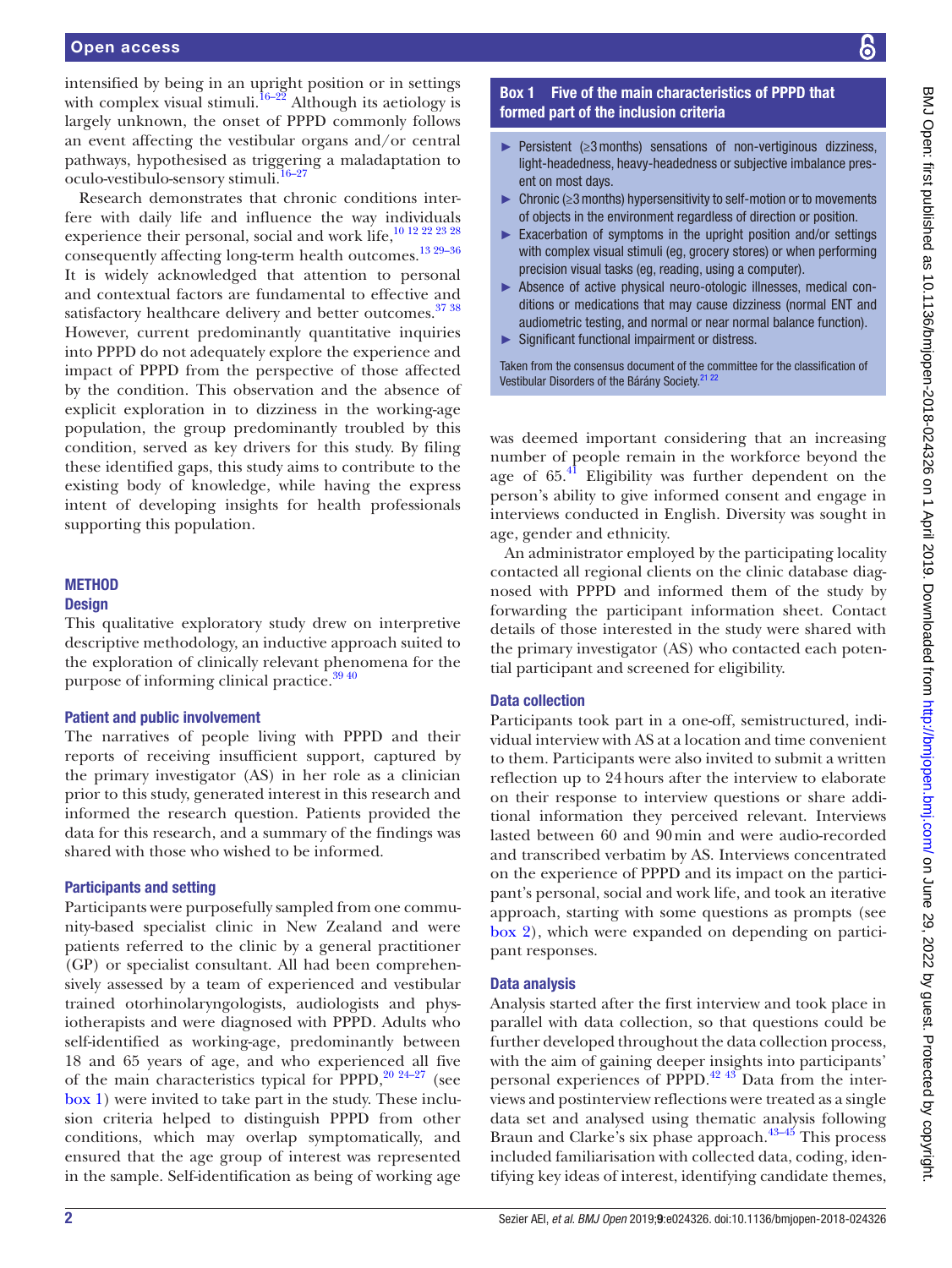# Box 2 Sample of prompt questions

- <span id="page-2-0"></span>► What can you tell me about your dizziness? What do you experience?
- What aspects of your dizziness have the greatest impact on your life and in what way?
- What makes living with your dizziness easier/harder?
- What strategies do you use to manage your condition?

refining candidate themes, naming and defining final themes[.44 45](#page-8-14) After familiarisation with the data, AS took a primarily semantic approach and critical realist view to coding, then met with the co-authors, who had read and coded a selection of transcripts at random, to discuss coding and initial impressions. Coding was returned to and improved on in a recursive manner primarily by AS and GT (coauthor experienced in thematic analysis). Theme construction was consultative and iterative, with all authors meeting regularly to discuss findings and to test interpretations, ensuring a rigorous process was applied to analysis.<sup>43 45</sup>

# **RESULTS**

#### Study population

Thirty-three patients (n=33) were invited to take part, of which nine responded and were eligible. One person declined for personal reasons and eight (n=8) agreed to take part (see [table](#page-2-1) 1 for an overview of participant characteristics).

Six interviews took place in person, one via Skype and one over the phone as preferred by the participants. Two participants submitted postinterview reflections.

Seven participants stated their employment status would be different if it were not for their dizziness; two had parenting responsibilities for children younger than 12 and one for teenagers. Two participants said they had no social support, two had a supportive partner and four had an extensive support network of partner, friends and family. Level of education was not formally collected however, from the information participants shared in the interview all had or have held roles that required a professional education.

### Themes

Three themes were constructed from the data: (1) It sounds like I'm crazy; (2) I'm a shadow of my former self and (3) How will I survive? Each theme will be discussed below, supported by data illustrating key aspects of each construct. Natural pauses in participants' speech are identified by (.), text that has been removed or added with […].

#### It sounds like I'm crazy

This theme referred to the participants' perception of PPPD not being medically and socially confirmed as credible and valid, therefore lacking legitimacy. Having a diagnosis, even if only speculative, was perceived as highly important for validation. Most participants perceived validation to be withheld due to the invisibility of PPPD, absence of clear diagnostic markers and widespread unfamiliarity with the condition among health professionals and the public:

To start with, I was very frustrated, about (.) I had this issue (.) and they really were just, (.) really did not know what to do (.) yeah that was bit frustrating. Dizziness is a really, sort of (.) I don't know, an area that people don't know much about. (Ethan)

Although disappointing, most participants believed this lack of understanding was only natural considering the difficulty they had themselves articulating the experience of dizziness. In particular, when trying to explain it to those who had not shared their experience:

People don't really understand um (.) it sounds like an excuse if you think you're feeling like that (.) people don't understand what they haven't experienced themselves. (Molly)

When asked to describe their dizziness, participants would often resort to imprecise, vague or incohesive language. Failing to find the vocabulary that encapsulated

<span id="page-2-1"></span>

| <b>Table 1</b><br>Participant characteristics |             |     |                  |                                    |                            |
|-----------------------------------------------|-------------|-----|------------------|------------------------------------|----------------------------|
| Participant                                   | Gender      | Age | <b>Ethnicity</b> | Approx. time<br>postonset in years | <b>Employment</b>          |
| Ethan                                         | <b>Male</b> | 51  | NZ European      | 1–3                                | Full-time                  |
| Lyna                                          | Female      | 54  | NZ European      | $3 - 10$                           | Part-time                  |
| Ava                                           | Female      | 37  | NZ European      | 1–3                                | Part-time                  |
| Thea                                          | Female      | 66  | NZ European      | >10                                | Part-time                  |
| <b>Elvy</b>                                   | Female      | 30  | NZ European      | $\leq$ 1                           | <b>Extended sick leave</b> |
| Naeve                                         | Female      | 43  | NZ European      | $3 - 10$                           | Part-time                  |
| Sofie                                         | Female      | 53  | NZ European      | $3 - 10$                           | Full-time                  |
| Molly                                         | Female      | 36  | NZ European      | >10                                | Full-time                  |

Average age=46.

Pseudonyms were used as identifiers to preserve participant anonymity.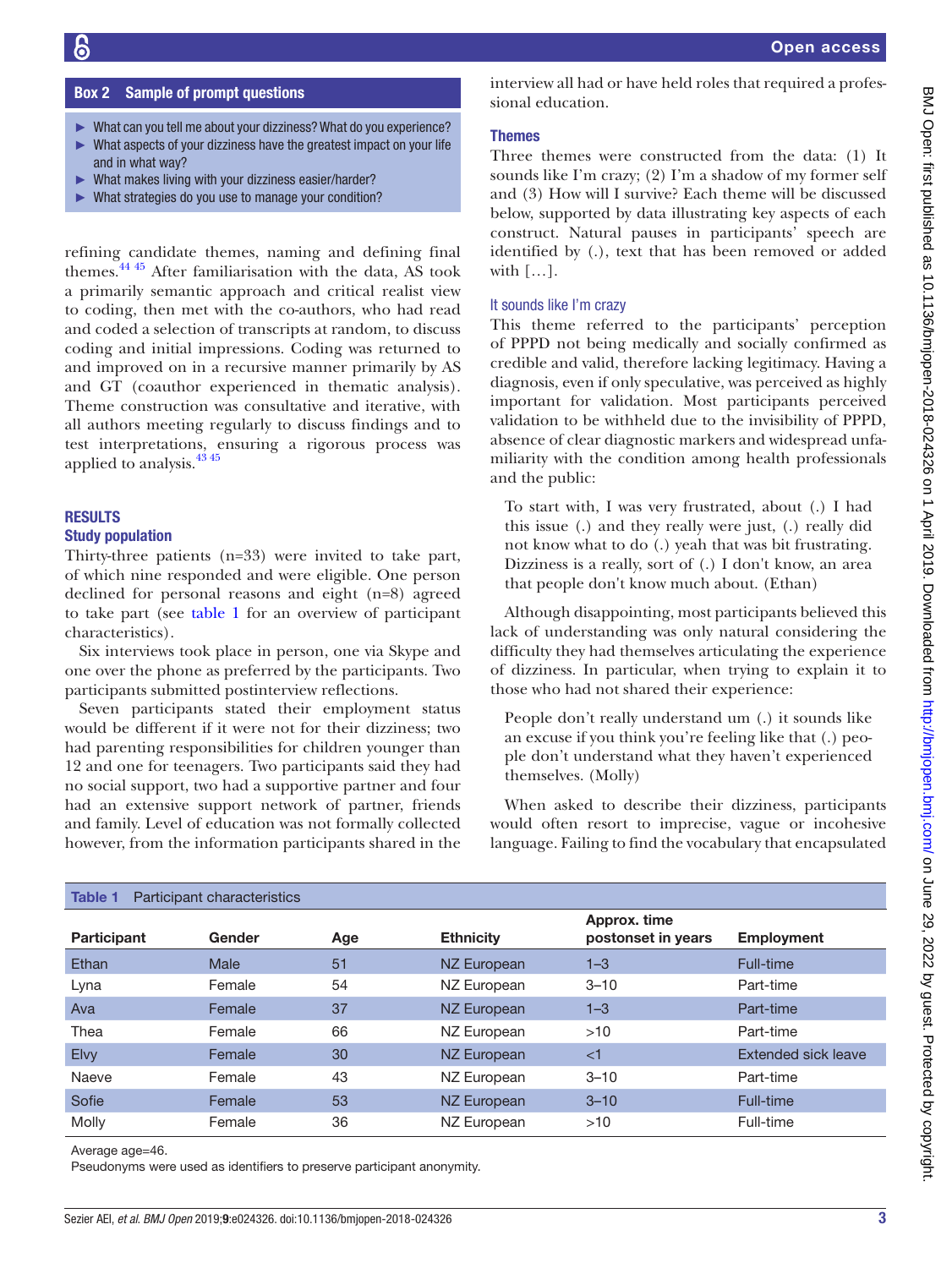their experience was perceived by most participants as embarrassing and frustrating, with some becoming visibly agitated when trying to do so:

The main symptoms is you don't feel yourself. Summing it up (.) what does that mean? (Participant taps fingers) That means, I think, the (.) like I said (sigh), so (.) OK, if you take the big picture (.) you don't feel as much as yourself (.) you don't feel yourself. (Ethan)

From their accounts, it was clear that participants engaged in a perpetual process of sense making; looking for patterns and triggers, in an attempt to understand the variability and inconsistencies in which PPPD presents itself and to establish a degree of credibility for themselves as well as others. Despite this, they were unable to give meaning to the complexity of the condition, which appeared detrimental to participants' own illness beliefs and self-validation with many discrediting their own experiences. For example, Thea reported saying to her husband:

I have no idea what is wrong with me; probably it's all in my head!' (Thea)

Invisibility and contestability of PPPD featured in all participant interviews and was mostly perceived as a problematic:

The hardest thing with this particular thing is that it is not a visible thing (.) yeah, that can make it difficult. (Lyna)

Yet, participants appeared to have a dichotomous relationship with invisibility. Some counted invisibility as a blessing, especially when they needed to maintain a façade of normality. Others saw it as a hindrance and felt under pressure to convince others, including health professionals, that their dizziness was real. A few even wished that they could exchange their dizziness for something far more obvious and 'acceptable':

I don't know how many times I wished I had lost an arm or something instead of, which sounds horrible and sounds really selfish because I don't know how difficult it would be to have lost a limb or something but just it is more visual so you feel like people will understand. (Elvy)

The relationship with invisibility varied depending on the participants' context and it was not unusual for them to fluctuate between the two sentiments. For example, keeping up appearances seemed particularly important in the context of employment, especially for those who perceived themselves to have little job security. Participants spoke of their fear of having their competence judged by their manager or colleagues, being overlooked for promotions, or losing their professional identity, for example:

Based on past experience it hindered and not helped (.) so it's better to say nothing and seeming as normal as possible cause the more flawed you seem, the more they sort of go 'oh she's got this and this wrong', it's sort of like a black mark against you, the more normal you can seem and the less maintenance the better I think [….] I never draw attention to it or make a big deal of it, cause they look at you as a hypochondriac, so it's better to just say nothing. (Molly)

While, at times, maintaining an appearance of normality was perceived as necessary, it was also experienced as counterproductive to legitimisation and unhelpful in situations where participants wanted their dizziness to be recognised or taken into account. For example, when they had to cancel a social activity or decline invitations. Although most seemed to manage this tension well, this constant navigation was described as exhausting.

Having to convince health professionals that the dizziness was real appeared to be an uphill battle for all participants, each of them recounting multiple stories where they had felt disappointed or angry about health professionals' lack of understanding and knowledge:

[....] the other thing I would say is 'that it's real' you know, 'it's real, and I think it's (.)

You feel embarrassed to say what it is because you can't really describe (.) it's kind of something and nothing, if you know what I mean? (Thea)

Lack of validation impinged on therapeutic relationships with many participants claiming to have lost confidence or trust in their health professionals. Participants experienced health professionals as being aloof, which they ascribed to the health professionals' inability to provide them with answers or a cure, perhaps making them feel obsolete and therefore quickly losing interest:

My GP is not, not very good, well she seemed OK to start with but it is not sort of something that you, I don't know can excise or give antibiotics for or hand pills or  $[\ldots]$ . (Elvy)

From the participants' stories, it was clear they did not necessarily expect health professionals to have all the answers. Although diagnostic certainty was important, there were other aspects such as attitudes and behaviours from health professionals that contributed to validation and perhaps even carried more weight:

[...] and even if you had found nothing, I still felt that probably you could have helped me with the problems I was having anyway, because that is what your interest was and that is what you are all about. (Thea)

All participants indicated being listened to and being understood was crucial to validation, and health professionals who showed an interest in participants and their situation were perceived as trustworthy. Thea stated that an open discussion with an interested and understanding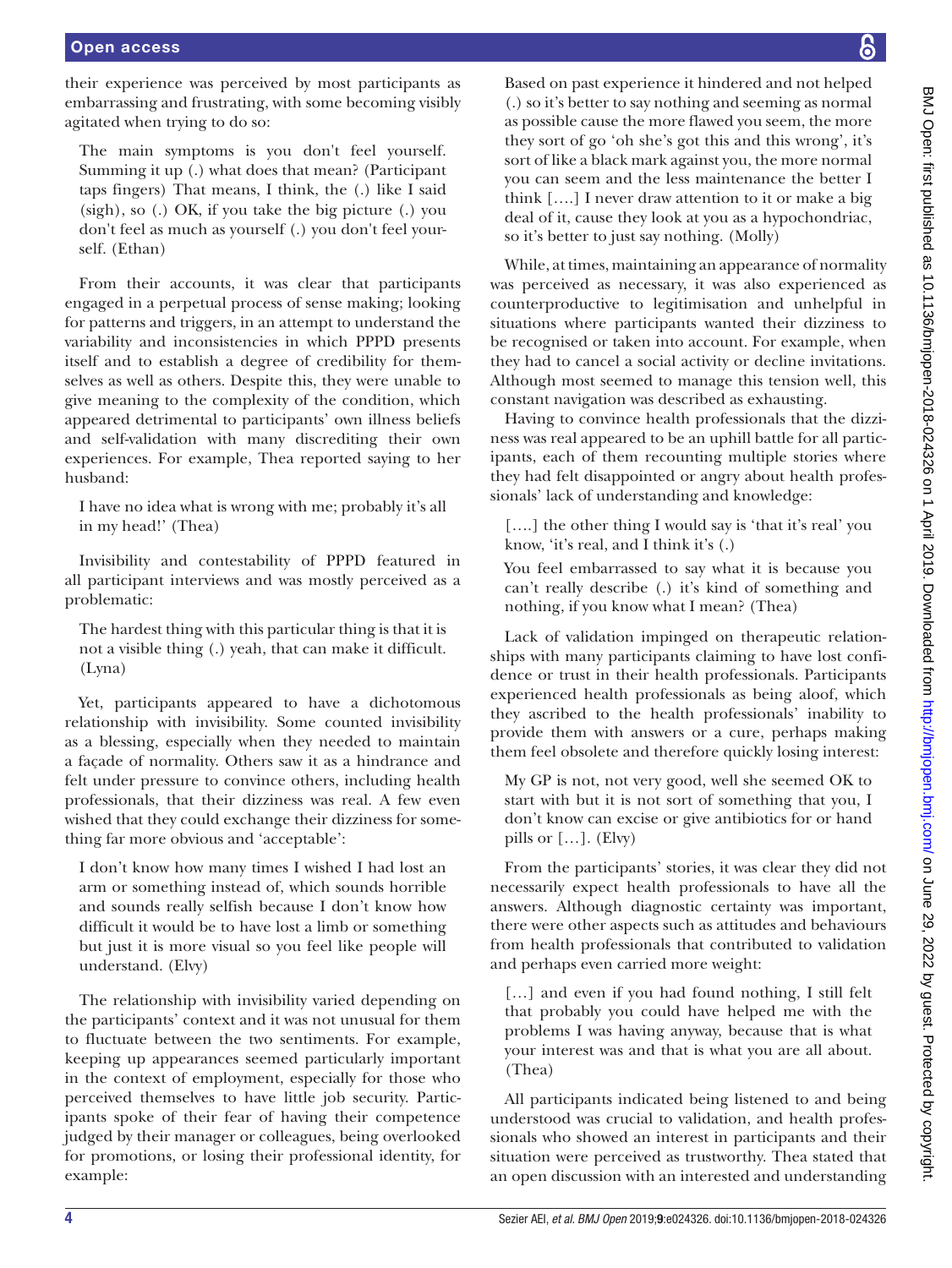health professional gave her a sense of direction and made her feel empowered. As well as being important for validation, this example highlights that health professional behaviours and attitudes may have broader impact on perceived control for people with PPPD.

Regardless of validation, participants still framed the condition as draining them of resources and well-being, which we will discuss in relation to the next theme.

# I'm a shadow of my former self

This theme captured the perceived shift in self-identity, in response to the challenges created by the condition. Participants spoke about feeling different from a physical point of view and about being different, which referred to a changed sense of self. Although they appeared to be related, feeling different was more fluid and variable compared *with* being different.

Feeling different appeared to be sensory in nature and was often explained as 'feeling off', 'not feeling your usual self' or 'not feeling normal'. For example, Thea said she did 'not feel sick or unwell', she just did 'not feel right'.

Feeling different was also often referred to as 'feeling overwhelmed', 'disoriented' or 'muddled' and appeared closely related to other symptoms participants experienced such as nausea or visual disturbances:

I often have the feeling of being (.), feeling muddled in my thinking and disorientated (.) yeah, just sort of a feeling of (.) not being quite aware of where I am in space. (Lyna)

Feeling different appeared to be fluid, with many participants commenting they had transient episodes of normality, which gave them a sense of relief and hope mixed with slight unease as occasions like these were only short-lived:

When I wake up and I have a good day then I just think that I am cured [laughs] I sort of forget (.) because I get back into what feels normal to me. (Lyna)

Occasional normality appeared to complicate the participants' ability to make sense of their condition, as described in theme one, with some seeing it as an indicator that their dizziness was imaginary.

Being different, on the other hand, appeared to refer to participants' personal identity. Some talked about being a different person compared with the person they were before the onset of their dizziness:

I think (.) there was the [Ethan] before the dizziness and the [Ethan] afterwards. So, I'm (.) I look at myself as a slightly different [Ethan]. (Ethan)

Participants stated they were no longer capable of doing normal things in a normal way, and seemed to distance themselves from 'normal people':

Mmm (.) yeah, I think a normal person is I guess someone that doesn't have this. That would without thinking (.) as they drop something just pick it up without thinking or if they stand and have to talk to someone for a long time, that just stand and they wouldn't have to think 'right, so I need to stand near a wall, so I can touch it and don't fall over' or I ideally sit down […] you have to think about alternatives (.) it's all going through my head, whereas a normal person would just do it without thinking. (Molly)

All participants talked about 'no longer recognising themselves', for example, Naeve spoke about 'no longer being the strong, confident and independent person' she used to be. She was certain 'she never used to be like this', referring to being emotional and feeling like crying all the time. Ava described herself as 'so needy' while Lyna spoke about being 'anxious and cautious all the time' and having lost 'the ability to be spontaneous'. Being different appeared to be a slow, involuntary transformational process, an alteration in their sense of self and social identity.

Feeling and being different meant that participants had to compensate and make significant lifestyle changes, often with significant impact on their perceived quality of life. Being different had a substantial impact on personal, social and work relationships with participants avoiding activities they would normally have enjoyed and participated in, such as family outings, social gatherings or attending work-related events and professional development opportunities. For many, it was the lack of enjoyment and the exacerbation of symptoms afterwards that influenced participation. From their accounts, it was clear that participants resented making those lifestyle changes but felt that they had no choice.

It has had a huge impact on me really (.) I sort of feel like I lost quite a bit of freedom of movement in what I might do with my life, and being able to take on (.) you know, sort of going for a new job or anything like that (.) I feel like I can't do (.) or travelling overseas, I feel I couldn't do that myself, I need to have my partner with me (.) yeah, that sort of thing (.) it's been quite limiting. (Lyna)

The majority of participants expressed concerns for the effect their dizziness had on personal relationships and alluded to having changed life roles. Elvy and Naeve feared for a relationship breakdown with their partner; Elvy, Ava, Sofie and Ethan talked about the breakdown of friendships while Molly and Ava were reluctant to form any new relationships.

mmm, just feeling really (.), helpless and hopeless just that I can't be there for my family how I normally would be and same with friends [….] I'm not able to just pop round how I normally would […] Associated guilt that I am ruining my husband's life and dreams of also having children, travel, socialising, as he is stuck with me being dependent on him driving me and earning our living. (Elvy)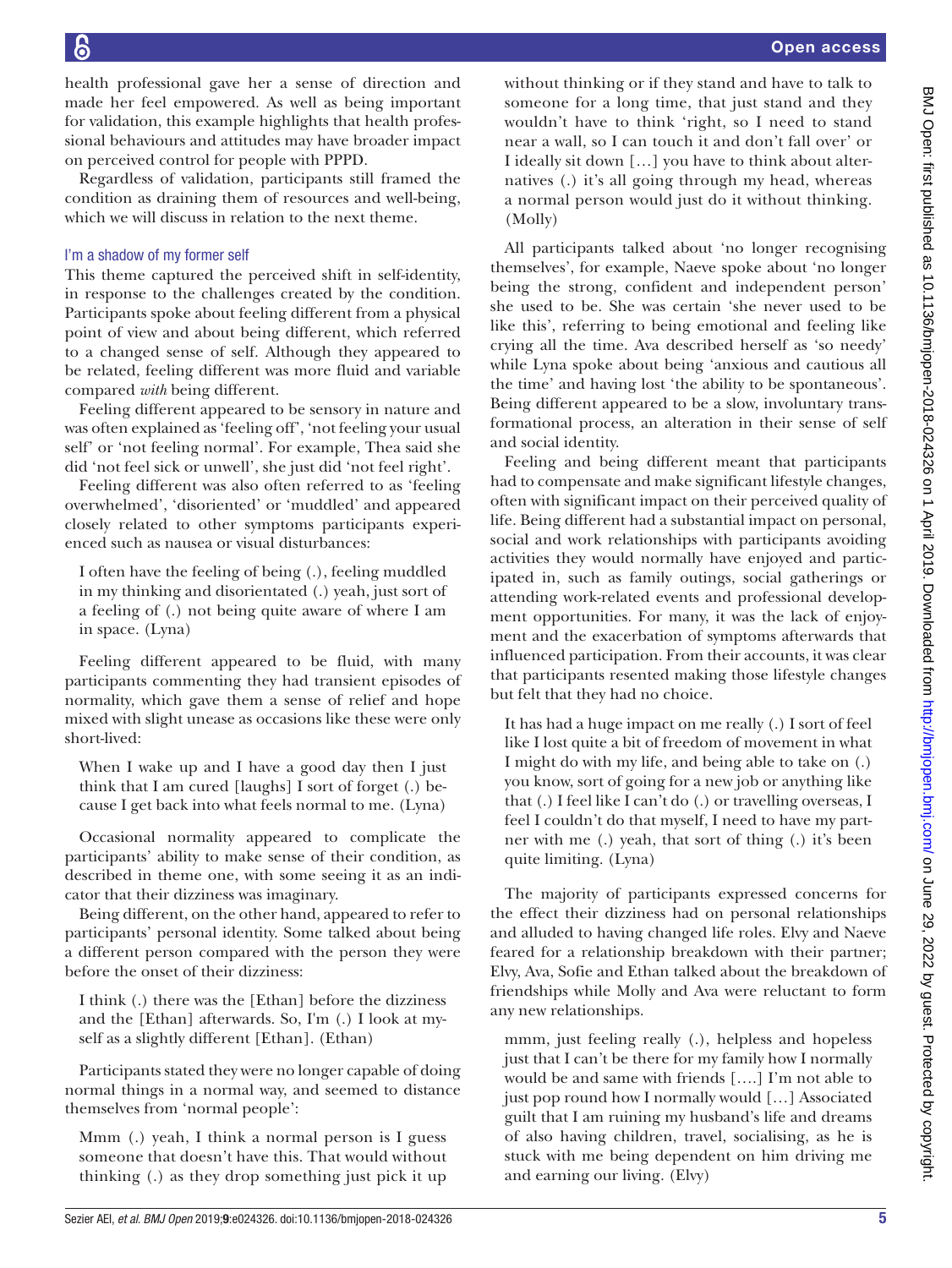Naeve and Ava also described themselves as 'terrible mothers' for 'not being able to do things normal mothers would do', while Ethan indicated to feel remorse for removing himself from family activities such as watching TV with his family since the onset of his dizziness. Lyna talked about times her children would be concerned for her well-being and how frustrating it was for her to be 'a burden on them' and her husband.

Participants experienced a sense of loss and appeared to be grieving for their old self. Yet, some tried to reach a level of acceptance and in the process were able to identify positive aspects to their new self or new lifestyle. A sense of loss was often associated with a concern about the future and maintaining hope, which the next theme addresses.

## How will I survive?

This theme showed the complexity of coping with PPPD and adjusting to life disruptions, described as a dynamic, complex process. Participants fluctuated between three dominant states: (1) wanting it fixed; (2) having a sense of hope and (3) getting on with it, all of which were interlaced with a sense of survival.

Participants' narratives suggested they move fluidly between states, often subconsciously, sometimes with states coexisting. The move between states did not seem to follow a pattern, but it appeared more common for participants relatively new to the condition to fluctuate between the closely related, wanting it fixed and having a sense of hope.

Those who had the condition for a longer period of time seemed to spend more time and effort trying to adapt, yet, this was more in an attempt to establish a better quality of life and re-establish a new sense of self as described in theme two. Adapting was not necessarily a sign that participants had accepted their condition. Regardless of how long they had been living with PPPD, all participants would have preferred to have their dizziness resolved.

Wanting it fixed took on two meanings. First, wanting someone do the fixing:

I just wanted to fix it, so like, come on let's fix it someone give me a pill, what do we do here, what is the deal, go surgery? Major surgery? Brain tumour removed? (.) yeah, good let's go, let's do it! I just wanted it resolved. (Ava)

Second, having the tools to fix it themselves:

Yeah, realising that it was me that had to do it, that nobody else could give me a pill and fix me, I had to do it (.) yeah, that was quite a big, a big step. (Lyna)

Having a sense of hope, was talked about in myriad ways, yet often covertly. Participants spoke about their future in a way that showed they were hoping to get better, referring to improvements that enabled them to lead a satisfying and meaningful life, within the limitations of their

condition. The data also carried undercurrents of hope for recovery and a return to normality:

I have got better but we don't know why or how (.) and it's just not at that level yet where I can go back to functioning normally [….] I have to believe that I get back to what I was. (Ava)

Participants appeared to actively keep hope alive, regardless of how long PPPD had been part of their lives. To keep hope alive, they appeared to use the following strategies:

- a. Positive thinking or self-talk. For example, by telling herself 'today will be a good day', Elvy used positive thinking as a way to keep hope alive.
- b. Goal setting. Although most participants stated they inherently knew their goals were unattainable and as such rarely achieved, the process of goal setting appeared to sustain hope.
- c. Participation in activities that promote health and well-being. For example, Lyna talked about how doing a low intensity cardioprogram on good days gave her some hope.
- d. Drawing strength from incremental improvements or sudden realisation an improvement had occurred. In Sofie's case, it was the sudden realisation that the incidences of unsteadiness she experienced when walking into a crowd had become less frequent and severe.

Hope also appeared to be kept alive passively, by the occasional moments where the person had felt episodes of normality, described in theme two. Yet, these moments of hope were not always experienced as positive. For example, Elvy described these short-lived episodes, as 'hideous', referring to the disappointment she felt when episodes of normality had passed, and she realised her hope was unsubstantiated. This dual relationship with hope was one of the factors that made PPPD so troubling for those experiencing it.

Participants further talked about hope being lost or taken from them, which they described as times when they had felt despair, sadness or grief for what they had lost. For example, Naeve spoke about the anger she felt when health professionals told her that she just needed to learn to live with it.

It was also apparent that hope was endangered or lost by the lack of knowledge and prognostic uncertainty.

I think it's just the frustration of not knowing (.) if I am actually ever going to get better as well, cause nobody, it's like how long is a piece of string, it sort of (.) if I had like a clear 'yes you definitely going to get better' then I go ok, eventually I don't know how long it's gonna take but I will (.) hopefully, I will get there, but I just don't believe it myself. (Elvy)

Hope was described as an important component in the coping process and participants expressed that without hope, life with PPPD would become unbearable: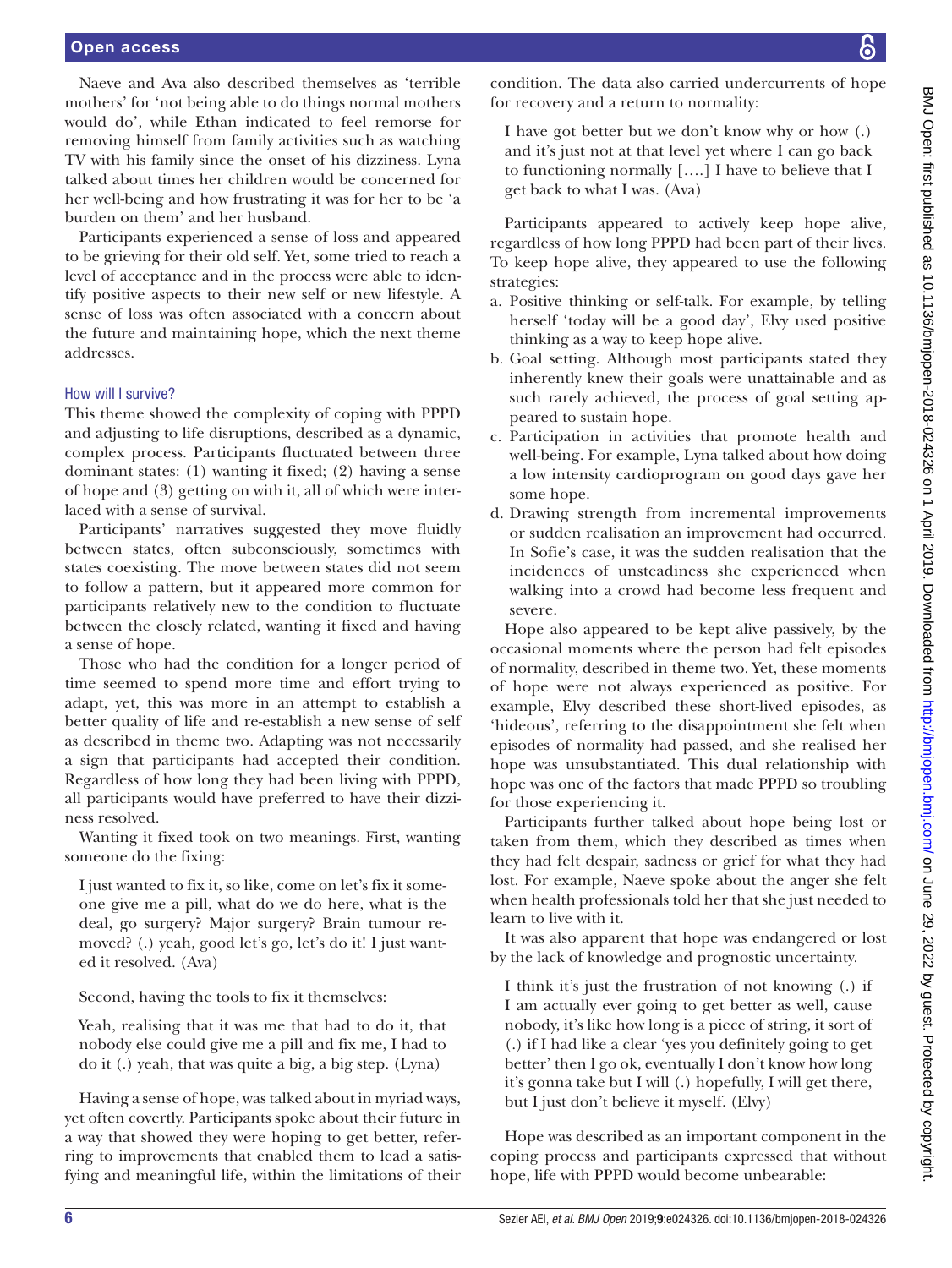I could not live with this, if it was forever (.)I would get really depressed. (Ava)

Losing hope appeared to be a painful process and having hope taken away was described as cruel. Losing hope seemed to go hand in hand with a range of emotions such as sadness, disappointment, betrayal, anger, grief, self-reproach and regret:

Feelings of wondering how I will go on living like this. Is this how it is going to be from now on? Just huge amounts of disappointment, regret for not doing more before I got sick, and I guess grieving for my old life where although because of my job I tried to never take things for granted and was grateful for the life I had, but now realise I had so much more than what I realised. (Elvy)

Similarly, Ava commented:

I think depression would have been very easy to fall into to, (.) as I said right at the start I definitely did feel (.) I like to think I didn't feel overwhelmingly sorry for myself (.) I felt a bit cheated (.) um, yeah (.) that a yeah (.) sort of (.) yeah, definitely (.) [Participant's mood changed to more thoughtful] [I] never fell into the 'oh, I am cursed and stay in bed and cry', but yeah, I definitely felt, (.) I felt angry sad. (Ava)

Interlaced with hope, participants talked about a need to get on with it, moments of realisation that they had to come to terms with their situation and find a way to live a meaningful and satisfactory life despite of the situation they were in; or, as Molly described it:

Yeah you have to (.) kind of have to suck it up I guess and move on. (Molly)

Getting on with it often stood for forgetting about recovery, the 'old self', and the 'old life', and adapting to a 'new me' and 'a new lifestyle':

So, there is the, the new [Ethan] [who] cannot do what the old [Ethan] did (.) and then the rest of my life, which is here now (.) yeah, sometimes I feel 'off' during that day, you know have an 'off day' or an 'off few hours' […] you just have to live, just got to suck it up. (Ethan)

Getting on with it was described as a gradual process that required time as well as cognitive processing:

I think it was just gradually getting used to it (.) yeah, is almost like become accepting that I have these symptoms or whatever it is (.) I think it is like anything isn't it, when you kind of accepting that you have something and it is always going to be with you (.) you just get on with things. (Sofie)

Getting on with it appeared to involve changing hopes for the future, and making conscious lifestyle changes as a strategy for coping. Strategies included managing

situations and adapting activities (eg, pacing and planning), all of which were aimed at keeping the participant feeling safe and comfortable. The fluctuating nature of PPPD and the associated experience of having hope 1min and losing hope the next meant that getting on with it was not an easy process. Some participants seemed to actively resist the getting on with it process, as this was seen as giving in, while others seemed to come to 'some sort of acceptance' fairly quickly, and had resigned themselves to the idea that adaptation was needed for survival.

Participants' non-linear progression from wanting it fixed, to having a sense of hope and getting on with it appeared to be highly influenced by the extent to which they experienced changes to their identity and loss of control over their life trajectory, as well as the support they received from significant others and health professionals. Contextual factors, such as having responsibilities for others or having the freedom to adjust workloads or commitments also strongly influenced the way participants managed PPPD and coped with the challenges imposed by the condition.

#### **DISCUSSION**

This study highlighted that the experience of PPPD and its impact on everyday lives of working-age adults is highly dependent on perception of legitimacy. Key discussion points in the current study were: (a) the importance of medical and social validation for self-validation and wellbeing and (b) the influence of experiential and contextual factors on coping mechanisms and management of PPPD. The detrimental effect of delegitimisation on self-identity and coping has been thoroughly discussed in the existing chronic conditions literature,  $45-51$  which established verifiability and visibility as main determinants of legitimacy. $45475051$  Yet, participants in the current study brought another dimension to the validation discourse, namely the impact of what was perceived as health professionals' lack of knowledge and understanding. Participant narratives indicated that this instilled feelings of distrust and professional incompetence, undermining the relationship between patients and health professionals. Furthermore, participants questioned whether this lack of understanding fuelled a perceived disinterest in the patient and commitment to support them, which then cascaded into a lack of respect for health professionals. There is a growing body of evidence that genuine therapeutic relationships, encompassing trust and mutual respect, can act as a therapeutic agent and influence treatment outcomes[.52–56](#page-8-16) The present study highlighted that attitudes and behaviours of health professionals contribute to the way people with PPPD experience and manage their condition. These findings also indicated that irrespective of diagnostic uncertainty and invisibility, validation and legitimisation can be achieved through health professionals' capability to build effective therapeutic relationships.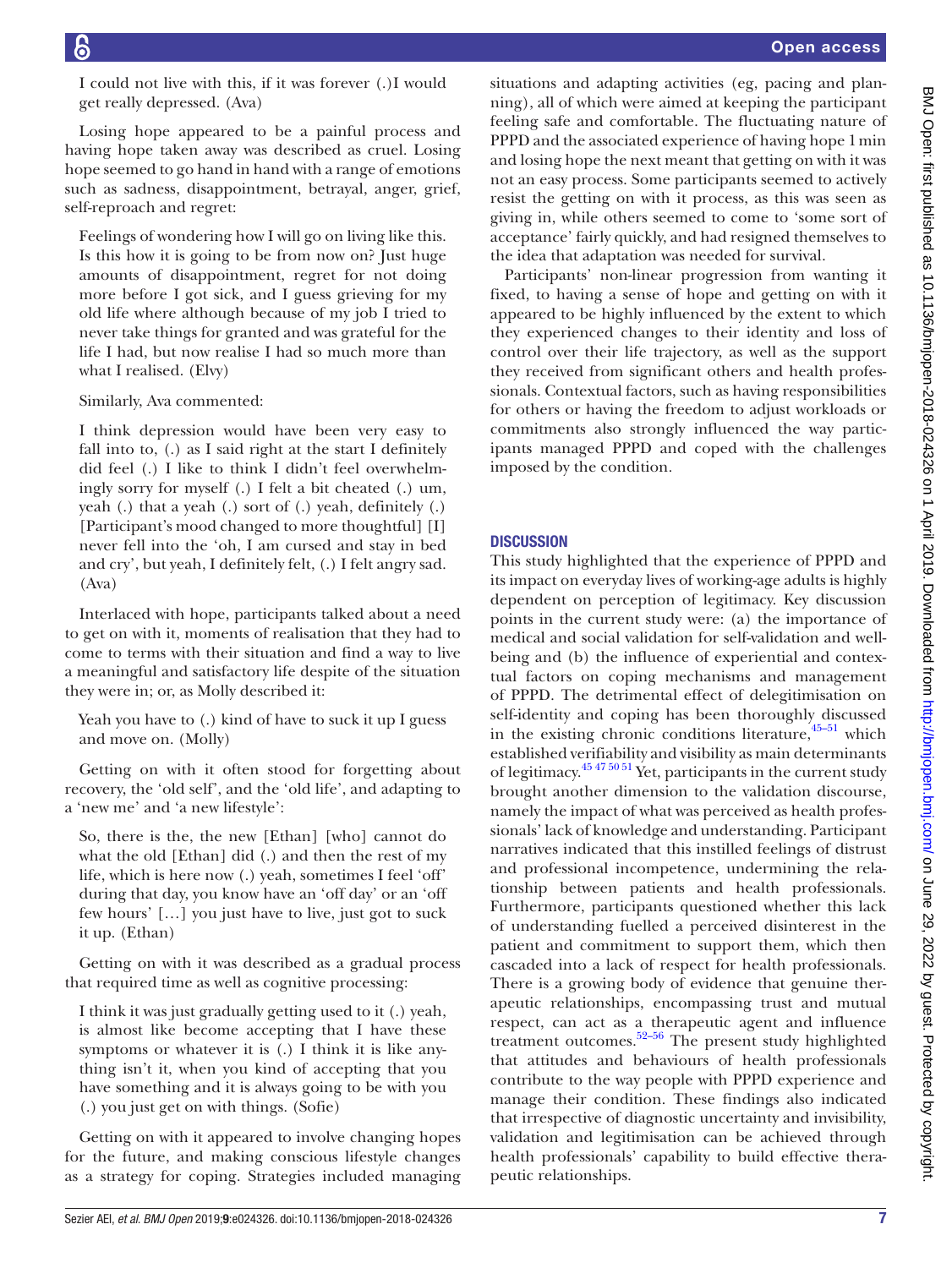Our findings showed some similarities with those from existing studies concentrating on the experience of dizziness, especially studies where the underlying condition shared some of its symptoms and relative invisibility with PPPD.[57 58](#page-9-0) However, prior studies seldom focused on the working-age adults' experience of dizziness and if they did, not in association with an esoteric condition such as PPPD. Differences in age-related contextual factors and priorities highlighted different support needs. For example, for an ageing person, effective treatment and support translated predominantly to prevention of falls and falls-related sequelae, having access to social services, and provision of home care and mobility aids.<sup>12</sup> These were not relevant to participants in the present study where, in absence of a cure, helpful and desirable support was associated with having opportunities for open and supportive discussions with health professionals that helped them make sense of their condition, its disruption to self-identity and life trajectory. Although the experience of altered sense of self and biographical disruption was also not a new finding and has been extensively explored in the chronic conditions literature,  $59-62$ it has never been thoroughly explored in the context of vestibular disorders.

Another interesting finding in this study was the participants' inability to articulate and make sense of their symptoms, which they perceived as frustrating and embarrassing, jeopardised self-validation. When self-validation is threatened, individuals engage in self-stigmatisation.<sup>[29 33 34](#page-8-18)</sup> These mental models are known to influence personal experiences of a health condition, attitudes towards it, ways individuals adapt to their situation and what coping strategies they apply to live a meaningful life, all of which ultimately impact health outcomes. $63/64$  Current clinical guidelines emphasise the increasing importance of detailed symptom description and pattern recognition as the basis for accurate diagnosis and effective treatment. $1-3$ <sup>7</sup> When clinicians focus on accurate symptom description and sense making it may signal to clients experiencing PPPD that their credibility is in question, exacerbating self-stigmatisation and potentially damaging therapeutic relationships. Participants highlighted the importance of having a diagnosis; however, health professionals may benefit from reflecting on current diagnostic practices and processes, and be cognisant of how these are perceived by clients. Alternate approaches that provide reassurance and focus on the experience of dizziness in the context of the client's personal situation, may counter self-stigmatisation, demonstrate medical validation and lead to more satisfactory care experiences and better outcomes.

Further thought should be given to what constitutes effective treatment of PPPD. Existing literature suggests three dominant treatment approaches: vestibular rehabilitation, pharmaceutical management and cognitive-behavioural therapy.<sup>2 16 18 22 24 64–69</sup> What is often missing from the predominantly biomedical PPPD literature is a focus on the need for psychosocial support and how

failing to provide this may diminish the effectiveness of those recommended treatments. In the literature, unsatisfactory outcomes are frequently ascribed to poor patient motivation or non-adherence to prescribed therapeutic interventions. $69$  In the present study, supported by the findings of Corbin and Strauss, $\frac{70}{10}$  the emotional and cognitive load resulting from (self)stigmatisation, disruption to self-identify and life-trajectory and fear for the future detracted from other rehabilitation efforts. Identifying and acknowledging these factors as well as gaining insight in the patient's priorities and support needs should form a fundamental part of treatment. In fact, paying attention to individual and context-specific psychosocial support needs may be the gateway to effective treatment and better outcomes.

Guidance on how to establishing relationships, where an open and more meaningful dialogue can take place, as well as the benefits of taking a more person-centred approach to clinical practice is present in the existing literature.<sup>52</sup> 54 71 72

#### **CONCLUSION**

The current study sought to explore the experience of PPPD, a chronic but non-specific form of dizziness typically affecting working-age adults. Findings supported those found in existing chronic conditions literature; in particular those concerned with self-identity for people with invisible or unidentifiable conditions. Yet, the focus on PPPD and working-age adults brought to light some nuances not previously described in the literature, resulting in deeper understandings. This study highlighted points for consideration by health professionals to enhance clinical practice. These include: (a) the importance of building a therapeutic relationship and how this can be achieved; (b) the role health professionals play in the validation process and (c) the need to tailor support and management of the condition to the person's needs, priorities and context.

Acknowledgements The authors gratefully acknowledge all participants in this study, and the administrative staff and managers from the participating locality for supporting this project and their roles in recruitment.

Contributors AEIS: was the principal investigator in this study under supervision of NK, NS and DT, who are well-established researchers in the field of long-term conditions and rehabilitation. AEIS: conducted and transcribed all participant interviews and analysed the data. NK, NS, DT: contributed to data interpretation and analysis. NK, GT: ensured that methodological rigour was maintained. GT: a health researcher with extensive experience in thematic analysis mentored AS through the analysis and write up of this project. AEIS: is first author and wrote the first draft of this paper. NK, GT, DT, NS: contributed to consecutive drafts and revisions. All authors have agreed to the final version of the paper.

Funding I am a postgraduate of an affiliated association (Auckland University of Technology, New Zealand) which is funding the publishing charge.

Competing interests None declared.

Patient consent for publication Obtained.

Ethics approval Auckland University of Technology Ethics Committee (AUTEC 14/256) granted approval for this study.

Provenance and peer review Not commissioned; externally peer reviewed.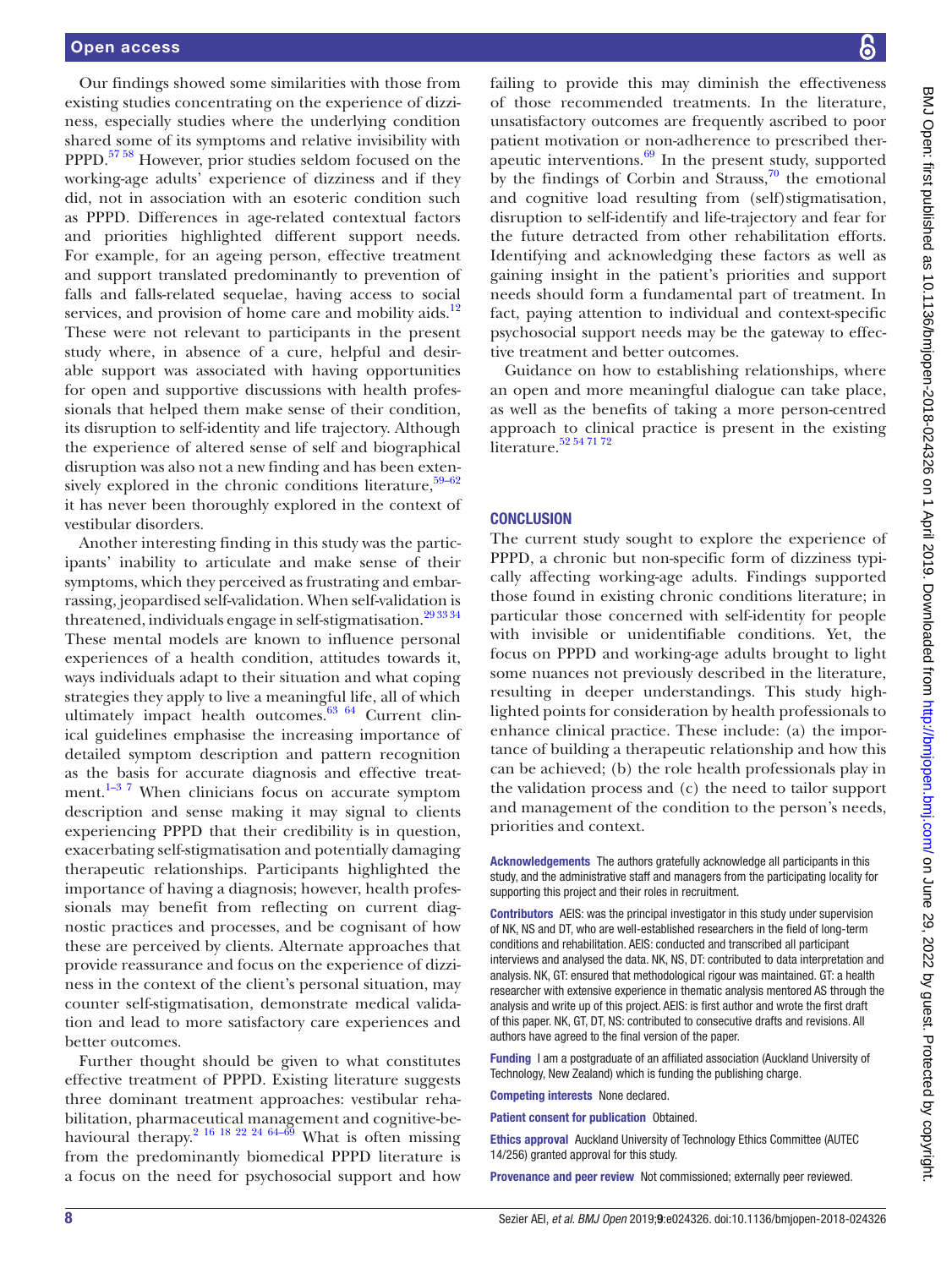# Open access

Data sharing statement All data relevant to the study are included in the article or uploaded as supplementary information. As part of the ethics agreement, raw data cannot be shared with parties not directly involved in the research.

Open access This is an open access article distributed in accordance with the Creative Commons Attribution Non Commercial (CC BY-NC 4.0) license, which permits others to distribute, remix, adapt, build upon this work non-commercially, and license their derivative works on different terms, provided the original work is properly cited, appropriate credit is given, any changes made indicated, and the use is non-commercial. See: <http://creativecommons.org/licenses/by-nc/4.0/>.

#### **REFERENCES**

- <span id="page-8-0"></span>1. Hain. Epidemiology of Dizziness. [http://dizziness-and-balance.com/](http://dizziness-and-balance.com/practice/approach/dizzy_epi.html) [practice/approach/dizzy\\_epi.html](http://dizziness-and-balance.com/practice/approach/dizzy_epi.html) (accessed Dec 2014).
- <span id="page-8-19"></span>2. Herdman SJ, Rehabilitation V. *Vestibular rehabilitation*. 3rd edn. Philadelphia, USA: F: F. A. Davis Company, 2007.
- <span id="page-8-3"></span>3. Sloane PD, Coeytaux RR, Beck RS, *et al*. Dizziness: state of the science. *[Ann Intern Med](http://dx.doi.org/10.7326/0003-4819-134-9_Part_2-200105011-00005)* 2001;134:823–32.
- 4. Hannaford PC, Simpson JA, Bisset AF, *et al*. The prevalence of ear, nose and throat problems in the community: results from a national cross-sectional postal survey in Scotland. *[Fam Pract](http://dx.doi.org/10.1093/fampra/cmi004)* 2005;22:227–33.
- <span id="page-8-2"></span>Matheson AJ, Darlington CL, Smith PF. Incidence of dizziness in the elderly: correlation with oculomotor, optokinetic and postural function. *NZ J Psychol* 1999;28:17–22.
- 6. Jönsson R, Sixt E, Landahl S, *et al*. Prevalence of dizziness and vertigo in an urban elderly population. *[J Vestib Res](http://www.ncbi.nlm.nih.gov/pubmed/15156096)* 2004;14:47–52.
- <span id="page-8-1"></span>7. Duracinsky M, Mosnier I, Bouccara D, *et al*. Literature review of questionnaires assessing vertigo and dizziness, and their impact on patients' quality of life. *[Value Health](http://dx.doi.org/10.1111/j.1524-4733.2007.00182.x)* 2007;10:273–84.
- 8. Lasisi AO, Gureje O. Disability and quality of life among community elderly with dizziness: report from the Ibadan study of ageing. *[J](http://dx.doi.org/10.1017/S0022215110000538)  [Laryngol Otol](http://dx.doi.org/10.1017/S0022215110000538)* 2010;124:957–62.
- 9. Maarsingh OR, Dros J, Schellevis FG, *et al*. Causes of persistent dizziness in elderly patients in primary care. *[Ann Fam Med](http://dx.doi.org/10.1370/afm.1116)* 2010;8:196–205.
- <span id="page-8-5"></span>10. Mueller M, Strobl R, Jahn K, *et al*. Burden of disability attributable to vertigo and dizziness in the aged: results from the KORA-Age study. *[Eur J Public Health](http://dx.doi.org/10.1093/eurpub/ckt171)* 2014;24:802–7.
- 11. Nanda A, Tinetti ME. Chronic Dizziness and Vertigo. *Geriatric Medicine: An Evidence-Based Approach*. New York, NY: Springer, 2003.
- <span id="page-8-17"></span>12. Olsson Möller U, Hansson EE, Ekdahl C, *et al*. Fighting for control in an unpredictable life - a qualitative study of older persons' experiences of living with chronic dizziness. *[BMC Geriatr](http://dx.doi.org/10.1186/1471-2318-14-97)* 2014;14:97.
- <span id="page-8-6"></span>13. Tinetti ME, Williams CS, Gill TM. Health, functional, and psychological outcomes among older persons with chronic dizziness. *[J Am Geriatr Soc](http://dx.doi.org/10.1111/j.1532-5415.2000.tb04700.x)* 2000;48:417–21.
- 14. Uneri A, Polat S. Vertigo, dizziness and imbalance in the elderly. *[J](http://dx.doi.org/10.1017/S0022215107000424)  [Laryngol Otol](http://dx.doi.org/10.1017/S0022215107000424)* 2008;122:466–9.
- 15. Neuhauser HK, Radtke A, von Brevern M, *et al*. Burden of dizziness and vertigo in the community. *[Arch Intern Med](http://dx.doi.org/10.1001/archinte.168.19.2118)* 2008;168:2118–24.
- <span id="page-8-4"></span>16. Bronstein AM, Lempert T, Seemungal BM. Chronic dizziness: a practical approach. *[Pract Neurol](http://dx.doi.org/10.1136/jnnp.2010.211607)* 2010;10:129–39.
- 17. Staab JP. Chronic subjective dizziness. *[Continuum](http://dx.doi.org/10.1212/01.CON.0000421622.56525.58)* 2012;18:1118–41. 18. Staab JP. Chronic dizziness: the interface between psychiatry and
- neuro-otology. *[Curr Opin Neurol](http://dx.doi.org/10.1097/01.wco.0000198102.95294.1f)* 2006;19:41–8. 19. Ruckenstein MJ, Staab JP. Chronic subjective dizziness. *[Otolaryngol](http://dx.doi.org/10.1016/j.otc.2008.09.011)*
- <span id="page-8-9"></span>*[Clin North Am](http://dx.doi.org/10.1016/j.otc.2008.09.011)* 2009;42:71–7. 20. Bittar RS, Lins EM. Clinical characteristics of patients with persistent postural-perceptual dizziness. *[Braz J Otorhinolaryngol](http://dx.doi.org/10.1016/j.bjorl.2014.08.012)* 2015;81:276–82.
- <span id="page-8-13"></span>21. Holle D, Schulte-Steinberg B, Wurthmann S, *et al*. Persistent Postural-Perceptual Dizziness: A Matter of Higher, Central Dysfunction? *[PLoS One](http://dx.doi.org/10.1371/journal.pone.0142468)* 2015;10:e0142468.
- 22. Staab JP, Eckhardt-Henn A, Horii A, *et al*. Diagnostic criteria for persistent postural-perceptual dizziness (PPPD): Consensus document of the committee for the Classification of Vestibular Disorders of the Bárány Society. *[J Vestib Res](http://dx.doi.org/10.3233/VES-170622)* 2017;27:191–208.
- 23. Odman M, Maire R. Chronic subjective dizziness. *[Acta Otolaryngol](http://dx.doi.org/10.1080/00016480701805455)* 2008;128:1085–8.
- 24. Popkirov S, Staab JP, Stone J, *et al*. Persistent postural-perceptual dizziness (PPPD): a common, characteristic and treatable cause of chronic dizziness. *[Pract Neurol](http://dx.doi.org/10.1136/practneurol-2017-001809)* 2018;18:5–13.
- 25. Shepard NT. Persistent Postural-Perceptual Dizziness [audio podcast No.27; April 2015]. [www.neuropt.org/special-interest-groups/](www.neuropt.org/special-interest-groups/vestibular-rehabilitation/podcasts) [vestibular-rehabilitation/podcasts](www.neuropt.org/special-interest-groups/vestibular-rehabilitation/podcasts) (accessed on 09 Oct 2015).
- 26. Seemungal BM, Passamonti L. Persistent postural-perceptual dizziness: a useful new syndrome. *[Pract Neurol](http://dx.doi.org/10.1136/practneurol-2017-001817)* 2018;18:3–4.
- 27. Staab JP, Rückenstein MJ. Chronic subjective dizziness: effect of course of illness on treatment outcome. *Arch Otolaryngol Head Neck Surg* 2005;131:675–9.
- 28. Mendel B, Lützén K, Bergenius J, *et al*. Living with dizziness: an explorative study. *[J Adv Nurs](http://dx.doi.org/10.1111/j.1365-2648.1997.tb00805.x)* 1997;26:1134–41.
- <span id="page-8-18"></span>29. Armentor JL. Living with a contested, stigmatized illness: experiences of managing relationships among women with fibromyalgia. *[Qual Health Res](http://dx.doi.org/10.1177/1049732315620160)* 2017;27:1–11.
- 30. Holmes S, Padgham ND. A review of the burden of vertigo. *[J Clin](http://dx.doi.org/10.1111/j.1365-2702.2010.03585.x)  [Nurs](http://dx.doi.org/10.1111/j.1365-2702.2010.03585.x)* 2011;20:2690–701.
- 31. Larun L, Malterud K. Identity and coping experiences in Chronic Fatigue Syndrome: a synthesis of qualitative studies. *[Patient Educ](http://dx.doi.org/10.1016/j.pec.2007.06.008)  [Couns](http://dx.doi.org/10.1016/j.pec.2007.06.008)* 2007;69:20–8.
- 32. Lonardi C. The passing dilemma in socially invisible diseases: narratives on chronic headache. *[Soc Sci Med](http://dx.doi.org/10.1016/j.socscimed.2007.07.007)* 2007;65:1619–29.
- 33. Petrie KJ, Weinman J. Why illness perceptions matter. *[Clin Med](http://dx.doi.org/10.7861/clinmedicine.6-6-536)* 2006;6:536–9.
- 34. Rebman AW, Aucott JN, Weinstein ER, *et al*. Living in limbo: contested narratives of patients with chronic symptoms following lyme disease. *[Qual Health Res](http://dx.doi.org/10.1177/1049732315619380)* 2017;27:1–13.
- 35. Ten Voorde M, van der Zaag-Loonen HJ, van Leeuwen RB, *et al*. Dizziness impairs health-related quality of life. *[Qual Life Res](http://dx.doi.org/10.1007/s11136-011-0001-x)* 2012;21:961–6.
- 36. Turner J, Kelly B. Emotional dimensions of chronic disease. *[West J](http://dx.doi.org/10.1136/ewjm.172.2.124)  [Med](http://dx.doi.org/10.1136/ewjm.172.2.124)* 2000;172:124–8.
- <span id="page-8-7"></span>37. Reuben DB, Tinetti ME. Goal-oriented patient care — an alternative health outcomes paradigm. *[N Engl J Med Overseas Ed](http://dx.doi.org/10.1056/NEJMp1113631)* 2012;366:777–9.
- 38. Rathert C, Wyrwich MD, Boren SA. Patient-centered care and outcomes: a systematic review of the literature. *[Med Care Res Rev](http://dx.doi.org/10.1177/1077558712465774)* 2013;70:351–79.
- <span id="page-8-8"></span>39. Thorne SE. *Interpretive description (Vol. 2)*. Walnut Creek, CA: Left Coast Press, 2008.
- 40. Thorne S, Kirkham SR, MacDonald-Emes J. Interpretive description: a noncategorical qualitative alternative for developing nursing knowledge. *[Res Nurs Health](http://dx.doi.org/10.1002/(SICI)1098-240X(199704)20:2<169::AID-NUR9>3.0.CO;2-I)* 1997;20:169–77.
- <span id="page-8-10"></span>41. Khawaja M, Boddington B. Too early to retire? Growing Participation of Older New Zealanders in the Labour Force. *NZ Pop Rev* 2009;35:75–93.
- <span id="page-8-11"></span>42. Braun V, Clarke V. *Successful Qualitative Research: a practical guide for beginners*. London, England: Sage, 2013.
- <span id="page-8-12"></span>43. Clarke V, Braun V, Hayfield N. Thematic analysis. Smith J, ed. *Qualitative psychology: a practical guide to research methods*. 3rd ed. London, England: Sage, 2015.
- <span id="page-8-14"></span>44. Terry G. Doing thematic analysis. In: Lyons IE, Coyle A, eds. *Analysing qualitative data in psychology*. 2nd edn: London, England Sage, 2016.
- <span id="page-8-15"></span>45. Charmaz K. Loss of self: a fundamental form of suffering in the chronically ill. *[Sociol Health Illn](http://dx.doi.org/10.1111/1467-9566.ep10491512)* 1983;5:168–95.
- 46. Hale ED, Treharne GJ, Kitas GD. The common-sense model of self-regulation of health and illness: how can we use it to understand and respond to our patients' needs? *[Rheumatology](http://dx.doi.org/10.1093/rheumatology/kem060)* 2007;46:904–6.
- 47. Furze G, Roebuck A, Bull P, *et al*. A comparison of the illness beliefs of people with angina and their peers: a questionnaire study. *[BMC](http://dx.doi.org/10.1186/1471-2261-2-4)  [Cardiovasc Disord](http://dx.doi.org/10.1186/1471-2261-2-4)* 2002;2.
- 48. Leventhal H, Brissette I, Leventhal EA. The common-sense model of self-regulation of health and illness. In: Cameron LD, Leventhal H, eds. *The Self-Regulation of Health and Illness Behaviour*. London, England: Routledge, 2003.
- 49. Nettleton S. 'I just want permission to be ill': towards a sociology of medically unexplained symptoms. *[Soc Sci Med](http://dx.doi.org/10.1016/j.socscimed.2005.07.030)* 2006;62:1167–78.
- 50. Roger K, Wetzel M, Hutchinson S, *et al*. "How can I still be me?": Strategies to maintain a sense of self in the context of a neurological condition. *[Int J Qual Stud Health Well-being](http://dx.doi.org/10.3402/qhw.v9.23534)* 2014;9:23534.
- 51. Yardley L, Beech S. 'I'm not a doctor': deconstructing accounts of coping, causes and control of dizziness. *[J Health Psychol](http://dx.doi.org/10.1177/135910539800300303)* 1998;3:313–27.
- <span id="page-8-16"></span>52. Bright FA, Kayes NM, Cummins C, *et al*. Co-constructing engagement in stroke rehabilitation: a qualitative study exploring how practitioner engagement can influence patient engagement. *[Clin](http://dx.doi.org/10.1177/0269215517694678)  [Rehabil](http://dx.doi.org/10.1177/0269215517694678)* 2017;31:1396–405.
- 53. Cole MB, McLean V. Therapeutic relationships re-defined. *[Occupational Therapy in Mental Health](http://dx.doi.org/10.1300/J004v19n02_03)* 2003;19:33–56.
- 54. Kayes N, Mudge S, Bright F, *et al*. Whose behaviour matters? Rethinking practitioner behaviour and its influence on rehabilitation outcomes. In: McPherson K, Gibson B, LePlege A, eds. *Rethinking rehabilitation*. London: CRC Press, 2015.